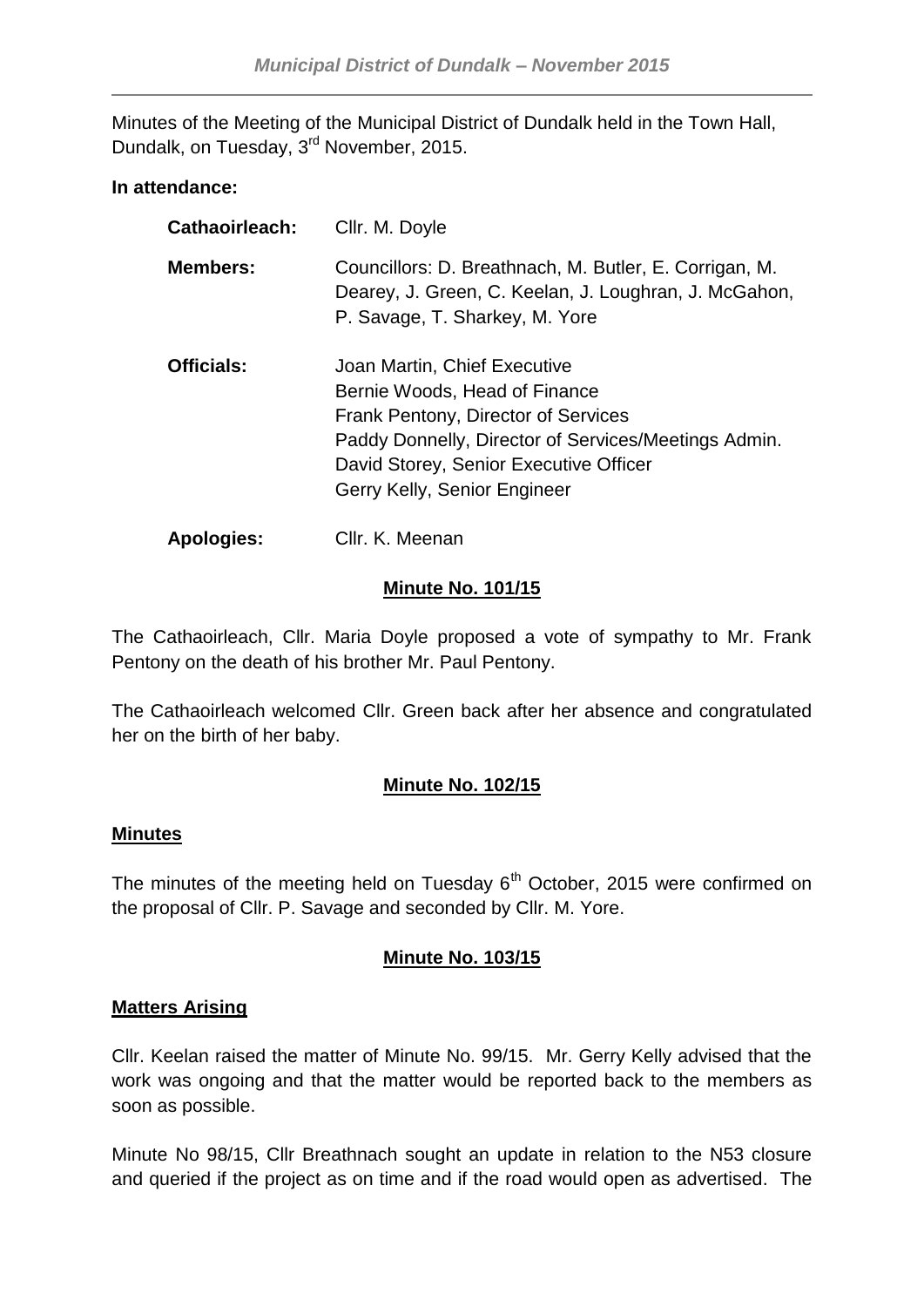Meetings Administrator is to revert to the members confirming same as soon as possible.

Minute No. 98/15, Cllr Sharkey raised the matter of the N53 upgrade and sough clarification in regard to works carried out in support of this project.

# **Minute No. 104/15**

## **Draft Budgetary Plan 2016**

The Cathaoirleach acknowledged the attendance of the Chief Executive, Mrs. Joan Martin and the Head of Finance, Ms. Bernie Woods.

The Chief Executive set out that under the provisions of the Local Government Reform Act it is now her duty to consult with the Municipal District Members in relation to a draft Budgetary Plan, and she advised the members it is her intention to propose a €50,000 allocation as the discretionary spend for the Municipal District. This will be taken alongside the other expenditure that will be brought to the Municipal District for their attention, including the Road Works Programmes and other matters that may arise during the year. The members were advised by the Chief Executive that it was within their right to amend local charges, for example in relation to pay parking, and to increase or decrease such charges. Any such change would be reflected on their Municipal Allocation. There were no proposals to amend local charges and members welcomed the draft Budgetary Plan.

A discussion ensued in relation to the ratio of allocation to the Municipal Districts, with Councillors Breathnach and Dearey raising the matter of the population of the Municipal District of Dundalk versus the other Municipal Districts of the county. The Chief Executive pointed out that as the amount was of the order of €50,000 that finding a mechanism to divide out such a provision was not practical.

The Chief Executive in response to members' queries about additional funding opportunities confirmed to the members, that she and her staff explore every option to examine all opportunities for additional funding, and every effort will be made to secure any such external funding sources.

In relation to Tourism, the Chief Executive confirmed that she together with the Director for Planning and Economic Development are to meet Tourism Northern Ireland with a view to working together on joint initiatives where identified funding opportunities may be available.

There followed a further discussion in relation to the Municipal Allocation, and on the proposal of Cllr. Dearey and seconding of Cllr. Breathnach it was agreed that the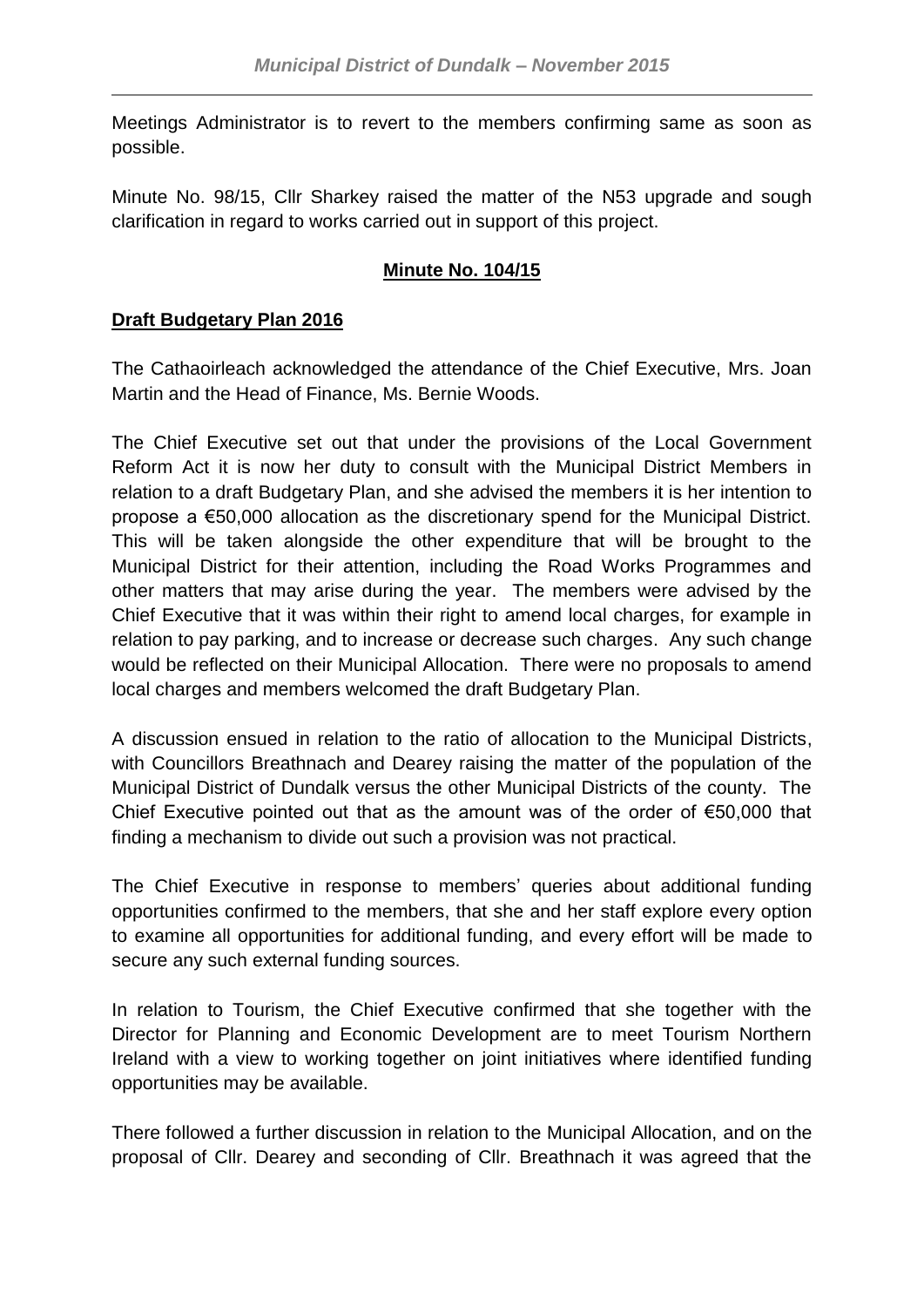approach taken by the members in relation to the joint party approach on how the funding will be allocated should continue in the current year.

Cllr. Sharkey proposed that the Cathaoirleach write to the Mayor of the Borough District of Drogheda outlining to members of the Borough District of Drogheda how the Municipal District of Dundalk had managed their allocation.

The Cathaoirleach thanked the Chief Executive and the Head of Finance for their attendance.

# **Minute no. 105/15**

# **Urban Development Fund – Designated Urban Centre Grant Scheme**

Mr. Frank Pentony presented to the members details of an Urban Centres Grant Scheme that had been announced and indicated that there had been a very short response time permitted. He outlined that this scheme had originated from the Northern and Western Regional Assembly where he understood that there was a total funding package available of €14 million. He expected that Dundalk as a Gateway town could qualify for a possible €2 million grant allocation, of which there would be a match funding element. The Director went on to outline to the members the broad outline of the submission that had been made was in relation to the Church Street, Bridge Street and St. Nicholas Quarter, and it was towards the regeneration of the area to include improvements in footpaths and street furniture and to extend the free WIFI facility available at the Town Square right to the end of Bridge Street.

There was a lengthy discussion in relation to the project with suggestions that other areas could be looked at including linkages from the Town Centre to the Marshes Shopping Centre. The Director in outlining more detail of the scheme assured the members that the best value for this grant could be obtained by the broader plan that had been submitted, but this matter will revert to the members in due course and a Part 8 Planning Regulation procedure would be required.

The members welcomed the scheme and congratulated the Director of Service for his and his staff's initiative in progressing this application. The Cathaoirleach, Cllr. Doyle, looked forward to the matter coming back before the Municipal District in the not too distant future.

# **Minute No. 106/15**

# **Housing and Communities Progress Report**

Mr. David Storey, Senior Executive Officer presented the Housing and Communities progress report dated 23rd October, 2015. Mr. Storey addressed the members queries in relation to same which included a request for an update in relation to the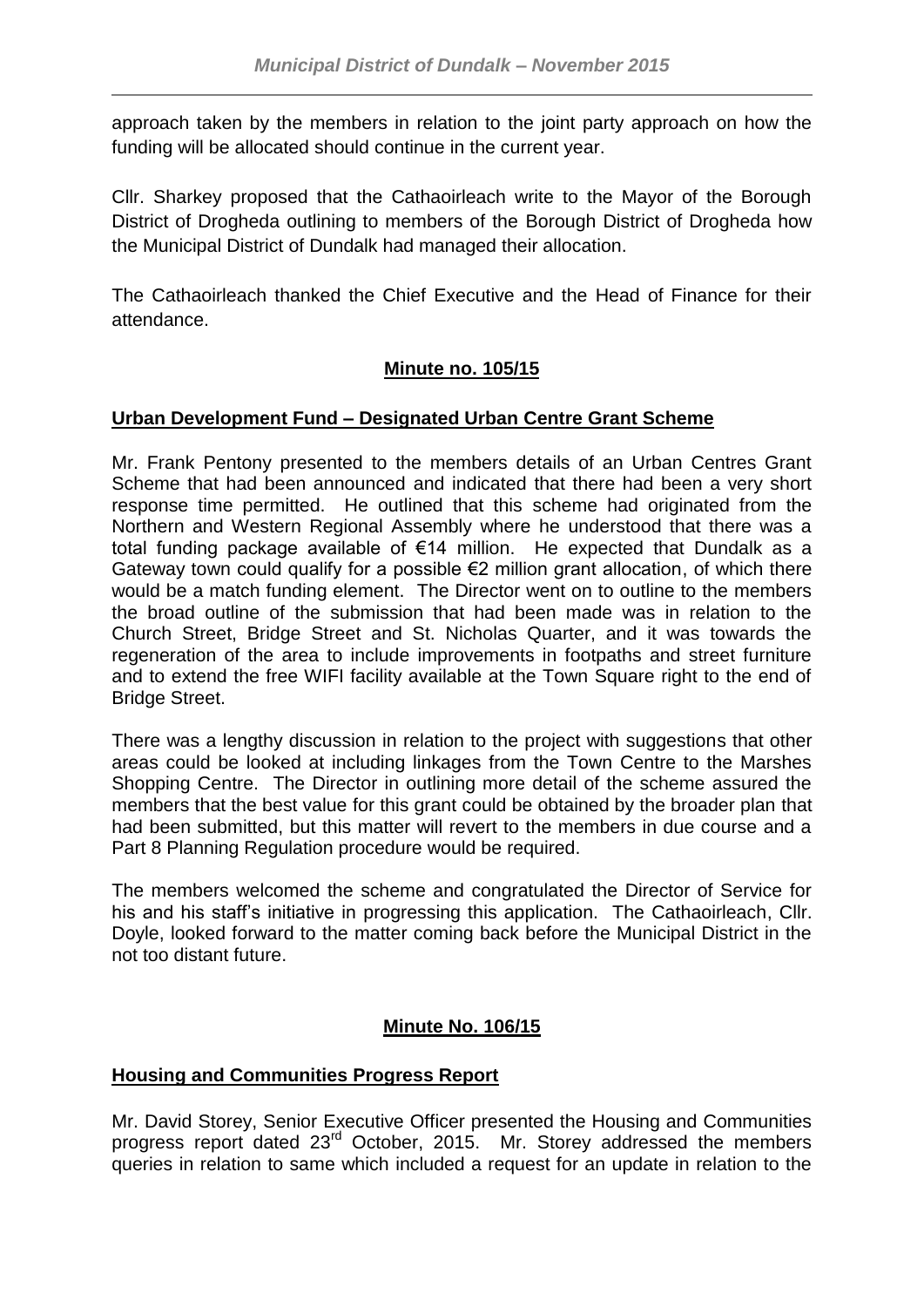Regeneration Programme in Coxs, the methodology of the Rough Sleepers Count planned for 30<sup>th</sup> October, issues in relation to Anti-Social Behaviour, the HAP Scheme, issues in relation to accommodation for refugees in the County Louth Area, and the Choice Based Letting Scheme.

Mr. Storey confirmed that the Regeneration is in three phases with 14 units being provided in the first phase and 7 units in the second phase. The third phase, which included a block of accommodation suitable for elderly residents and a community centre, had not yet been approved and this matter may in time come back before the Municipal District.

Mr. Storey also confirmed that he had signed off on the electronic version of the Choice Based Letting and he expected that within a short period of time at least one Municipal District will be up and running under an electronic version of the Choice Based Letting Scheme.

Mr. Storey confirmed that an indication had been given to the Department that there were no lands currently available in the ownership of the Council that would be suitable for the housing of refugees/asylum seekers.

## **Minute No. 107/15**

### **Infrastructure, Operations and Marine Progress Report**

Mr. Gerry Kelly addressed the members queries in relation to the report dated 23<sup>rd</sup> October, 2015. Mr. Kelly confirmed that works were ongoing in relation to the Disability Access Improvement Schemes and if there were issues with same he would investigate the matter and revert in due course.

# **Minute No. 108/15**

**Notice of Motion Proposed by: Cllr. E. Corrigan Seconded by: Cllr. J. Loughran**

"I ask that the Council provide an 'in committee' briefing to the Councillors on the current claims of ownership of lands along / and adjacent to the Castletown River, between the Castletown Bridge, Saint Nicholas Avenue and Boyle O'Reilly Terrace."

**The Meetings Administrator confirmed that the matter of an 'in committee' meeting was provided for in Standing Order No. 50, and on the basis of the proposal seconded with no alternative view, he was happy to confirm that the Director of Services would provide this briefing 'in committee' for members following the normal business of the December Municipal District meeting.**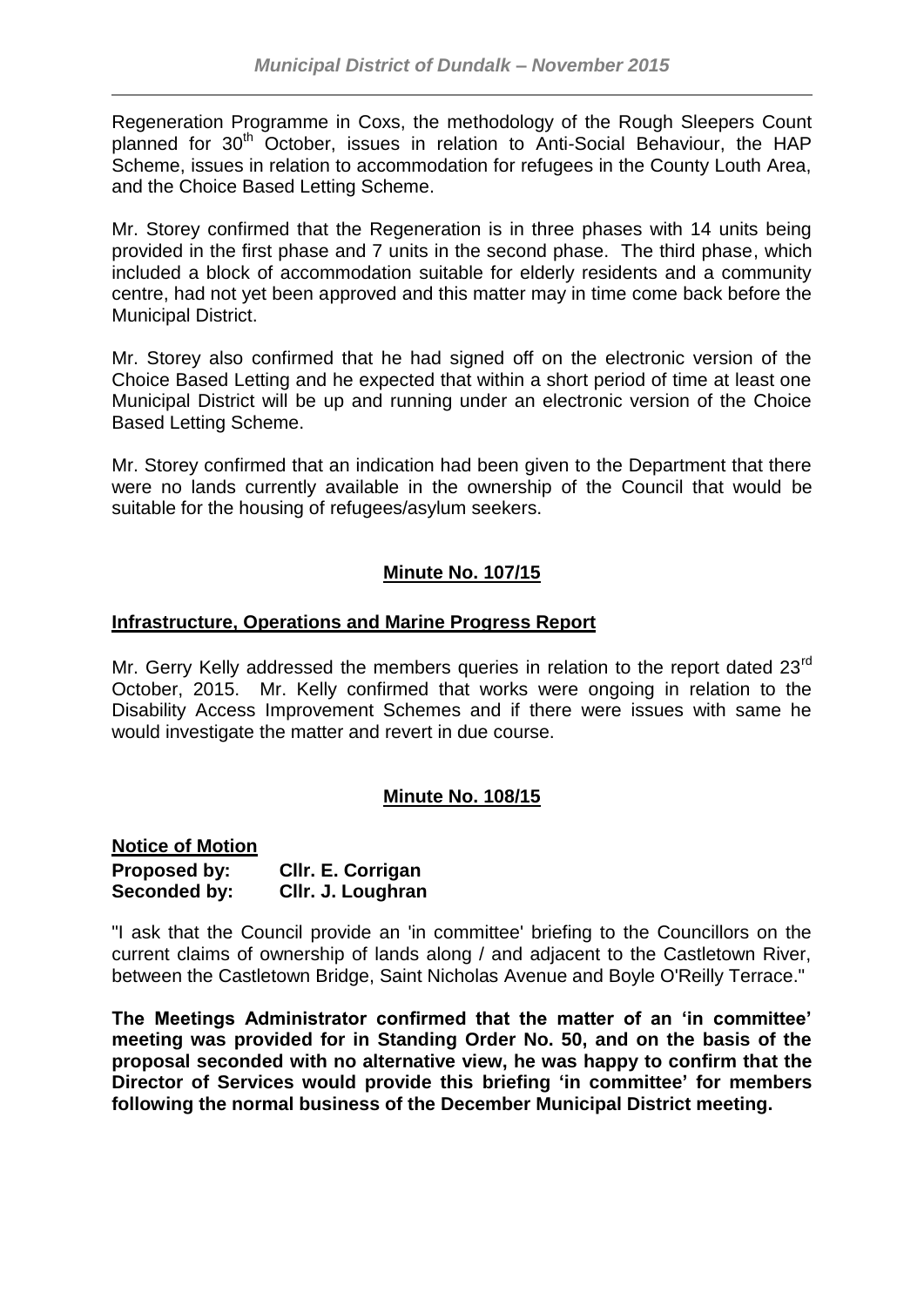### **Minute No. 109/15**

**Notice of Motion Proposed by: Cllr. J. McGahon Seconded by: Cllr. M. Butler**

"That Louth County Council considers the construction of a pedestrian footpath in Ravensdale from Crilly's Garage to the T-junction with the R174"

#### **REPLY:**

**This would require a footpath 550 m long, in a largely rural location which does not have street lighting, nor the density of population to warrant the provision of a footpath. The provision of a footpath at this location would be a low priority as there are a number of locations in much greater need of footpath facilities, which require funding.**

#### **Minute No. 110/15**

#### **Notice of Motion**

| <b>Proposed by:</b> | CIIr. J. McGahon |
|---------------------|------------------|
| Seconded by:        | Cllr. C. Keelan  |

"That Louth County Council consider the introduction of traffic calming measures outside Scoil Eoin Baiste, Fatima, as a matter of urgency."

#### **REPLY:**

**This matter will be considered as part of a proposal under the 30kph Scheme for the Fatima area.**

#### **Minute No. 111/15**

### **Notice of Motion Proposed by: Cllr. D. Breathanch Seconded by: Cllr. C. Keelan**

"That Dundalk Municipal District resolve to take in charge the Willow Grove Estate road network as part of our Road Programme in the coming 2015/16."

#### **REPLY:**

**Following a request from the Residents Association on 12 th September 2014 the Council conducted a Plebiscite under Section 180 of the Planning and Development Act 2000. The majority of house owners (66%) were in favour of having the development taken in charge by the Council. As a result of this the Planning Compliance Section carried out a condition assessment of Willow Grove and compiled a cost estimate of the value of works to be carried out to bring the development up to a standard fit for taking in charge. The estimated value of over ground works is approximately €225,000. The developer has ceased trading. An assessment on the condition of the water and drainage**